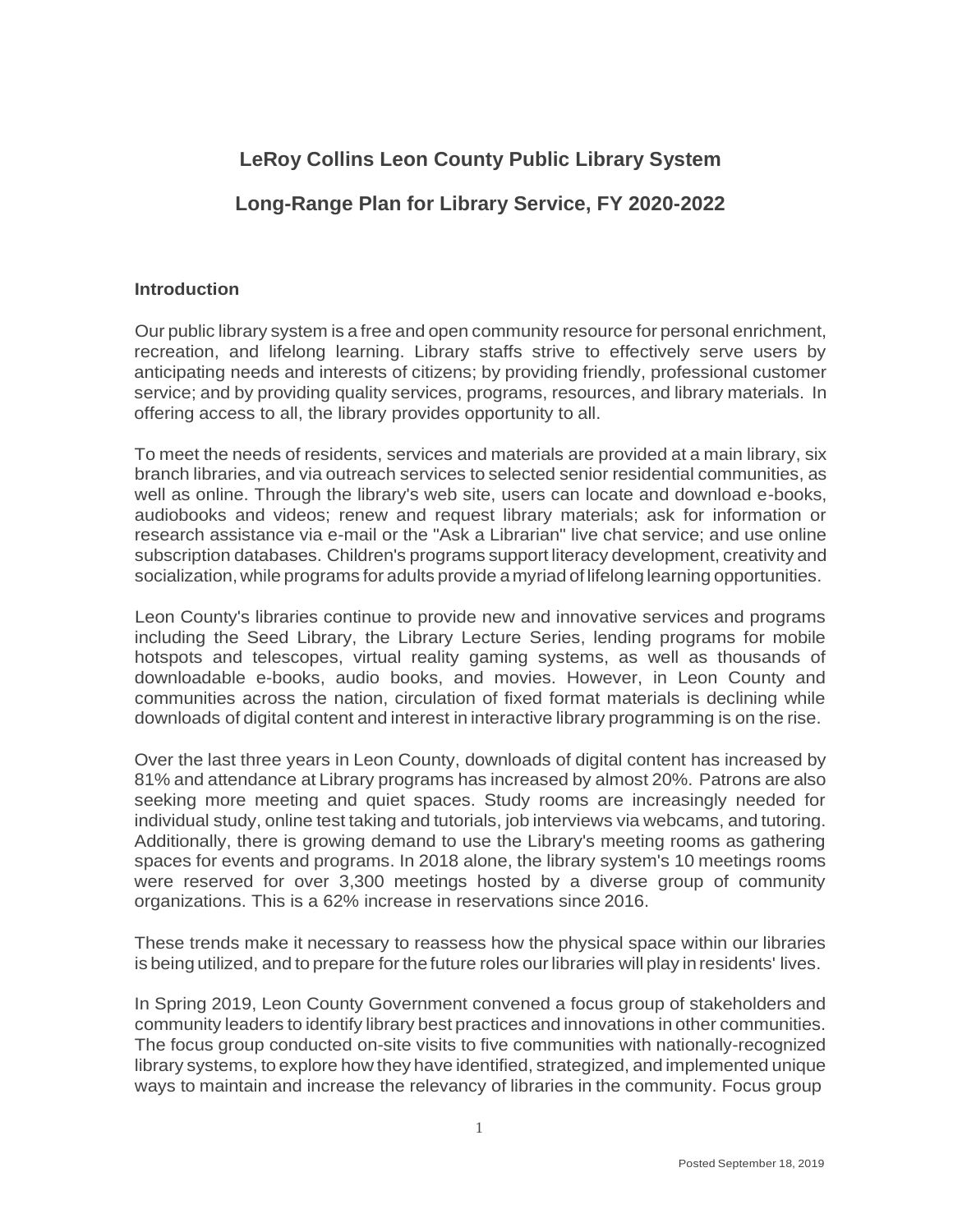members included Leon County staff, representatives from the Knight Creative Communities Institute, as well as representatives from the Friends of the Library, whose mission is to help support the library to improve and expandservices.

Themes emerging from the tours included a broader use of technology for all age groups, for both fun and education, reprioritizing collections and services, working smarter to improve efficient use of limited resources; purposeful community engagement; focus on facilities, including meeting rooms, creative spaces and workplaces forthe public; student success in school and enhanced literacy programs; workforce development programs; professional development and redefined roles for staff to facilitate more engagement with patrons and the community at-large; and a variety of diverse programming to support the interests and needs of the community. These and some of the readily adaptable ideas inspired by the tours are reflected in this plan's goals andstrategies.

The final report and recommendations from the focus group will be presented to the Board of County Commissioners for further consideration. In considering ideas and information gathered from the libraries visited on the tours, and subsequent meetings to get community input, strategies in this plan may be modified. Annual plans with established measures of success will be developed for each of the years encompassed by this document.

Public libraries must make a difference in the lives of the people who use them and a difference in the community as a whole. Through pursuit of our vision and mission, the LeRoy Collins Leon County Public Library System will play a vital role in the continued growth and success of our community.

#### **Vision**

Our community discovers the joy of reading, the energy of ideas and the power of information together in the Library.

## **Mission**

The LeRoy Collins Leon County Public Library System enriches the community by inspiring a love of reading, providing a dynamic resource for creative and intellectual pursuits, and enabling residents to live a life of learning.